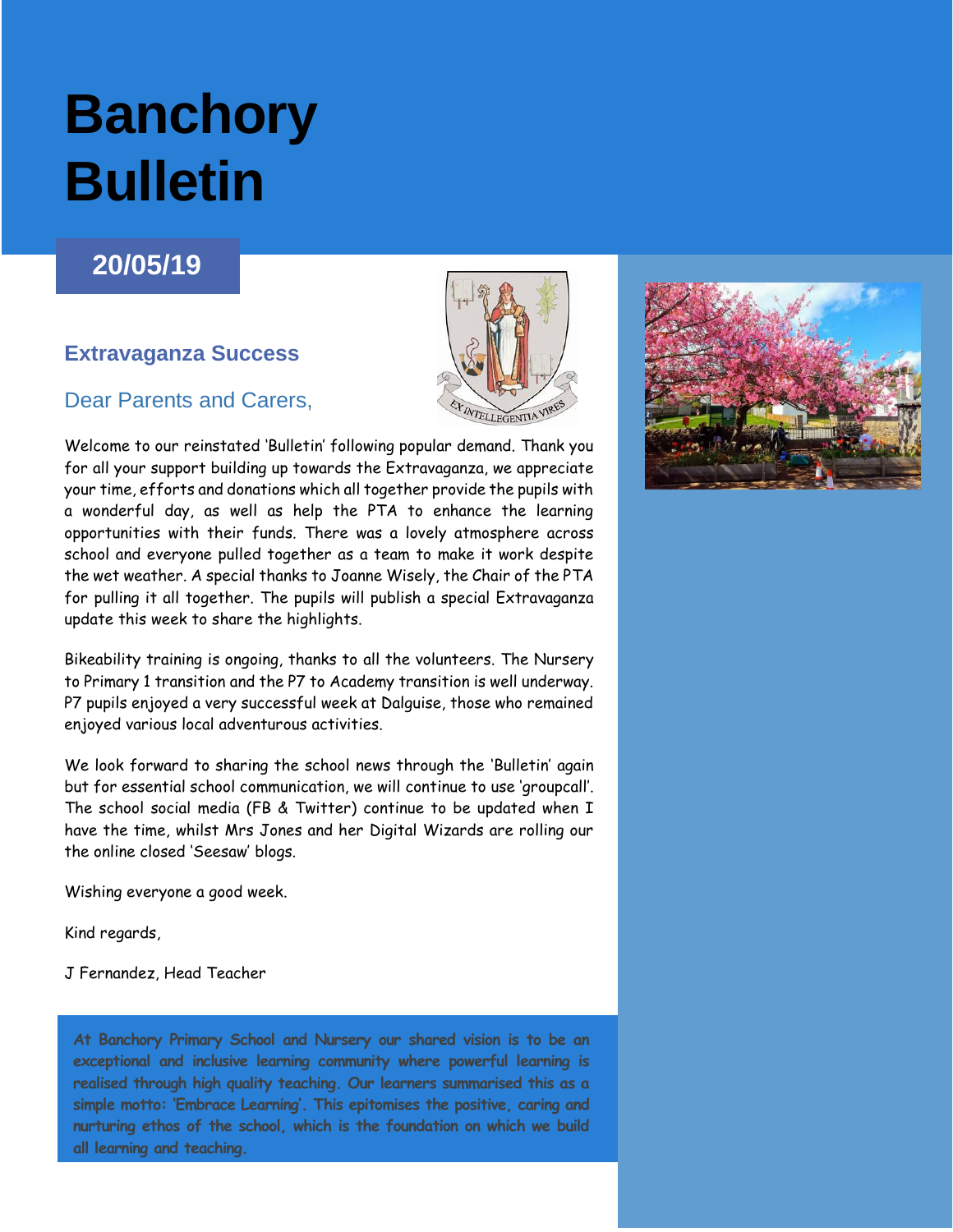# **What have we been learning?**

## *Class News*

**P1S** have continued their learning all about bees this week. They have been working hard to learn their songs, dance and words for their Special Bee Assembly next week. The children were very excited to find that the sunflowers they planted outside have germinated. Our inside sunflowers are getting tall. We are measuring them everyday and were amazed to find out that the inside plants are growing 1cm each day. We have also been busy preparing for the Extravaganza by naming and labelling the soft toys and making posters.

In **P1/2** we have been busy preparing for our assembly, which was all about Pirates. We have also enjoyed getting ready for the Extravaganza by creating Rock Pets and posters.

This week in **P1D** we have been exploring 3D shape. We have been discussing the similarities and differences between different shapes, how they can be used and where we find them. We've made them out of play dough, built domino runs, towers and experimented to see which shapes roll. We've also been very busy naming all of our soft toys ready for them to find a new home at the Extravaganza.

Our **P2s** have been busy getting organised for the Extravaganza! Children have made pom-pom keyrings and pom-pom headbands. They look fantastic so let's hope they manage to sell them all! They are priced from 50p-£2. Children have made some colourful posters to advertise their hard work. Our topic this term is all about "Our Community." Many parents have very kindly volunteered to come into school to talk about their jobs in and around the community. The theme of our "Big Write" this week was transportation. Children were asked the question; "If you were able to drive where would you like to go and why?" Children thought of some fantastic ideas and their writing is really coming on!

### **P2/3**

We have been creating props for our upcoming assembly which has involved a lot of paint! Included in these props is our very own time Machine. We have been discussing what community means to us and have written about our favourite place in Banchory. We have also created our own giant Pokémon cards, which included describing the character and coming up with different powers for them. We have also been fortunate enough to have some parents come in to tell us about the very interesting jobs they have within the community! In maths, we have been learning our 2, 4, 6 and 8 times tables through song and we have been consolidating our learning on division. We have had a visitor in from ABC music, who has shown us how to use the website and we are excited to start using it in the classroom on a regular basis. For the Extravaganza, we have finished making our pompoms and created posters and invites to help promote our products.

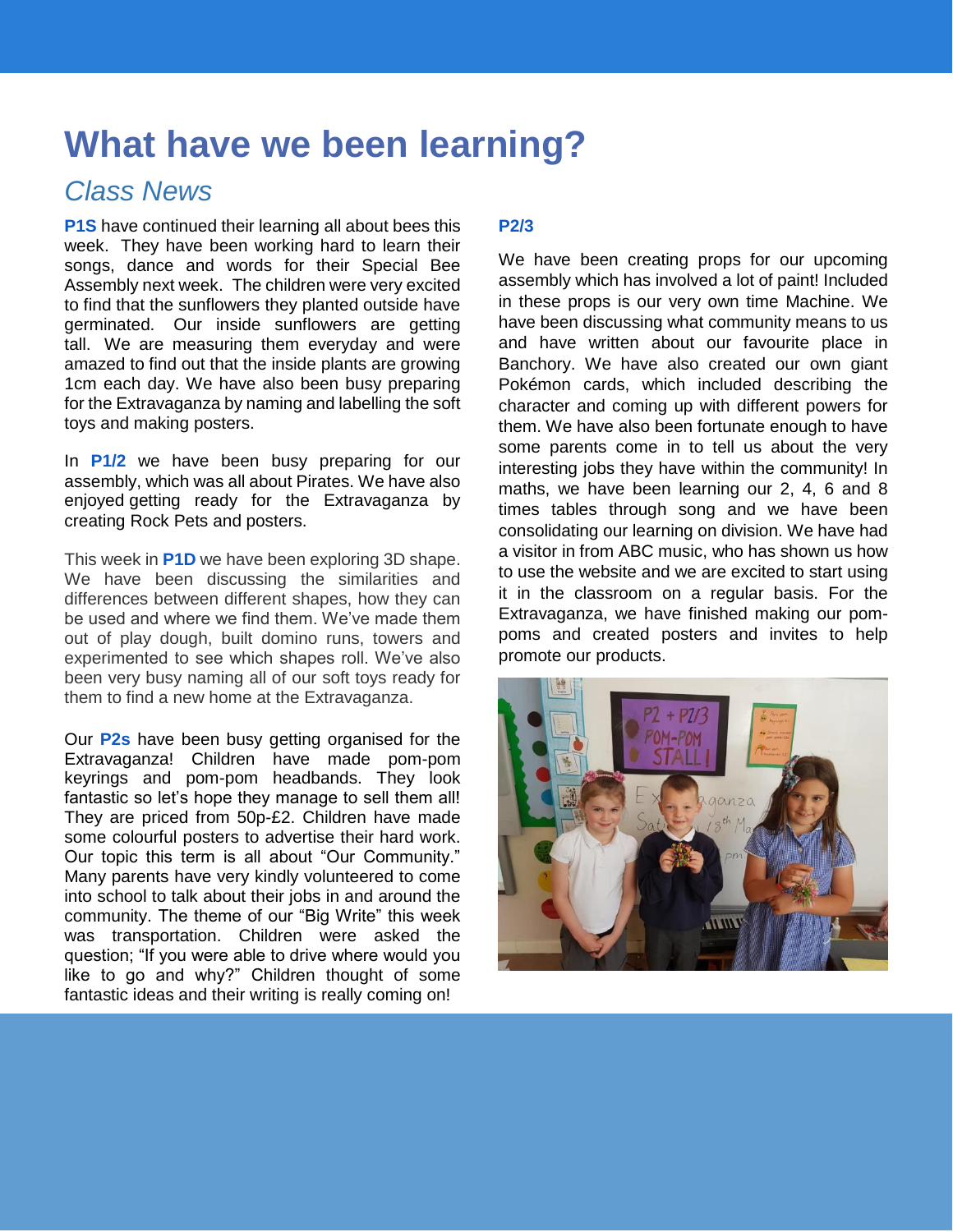This week **P5D** really enjoyed their weekly problem-solving session. We have so far been looking at trial and improvement methods and working systematically. Over the next few weeks we will also look at number patters, reasoning and working backwards. The session has been set up with 5 activities and the children spend 10 minutes at each station. Some parents have helped and that has been greatly appreciated and benefits the children. The children were really engaged this week, we looked at pentominoes, tessellation patterns as well as some number work.

#### **Problem-solving skills**

A problem is something you do not immediately know how to solve. There is a gap between where you are and getting started on a path to a solution. This means that your students require thinking and playing-withthe-problem time. They need to test out ideas, to make conjectures, to go up 'dead ends' and adjust their thinking in the light of what they learn from this, discuss ideas with others and be comfortable to take risks. When students are confident to behave in these ways they are then able to step into problems independently rather than immediately turning to us as teachers to ask what to do! (Nrich)



**P6S** This week in class we were [learning](https://twitter.com/hashtag/learning?src=hash) all about the different parts of a flower and what their job entails. We had to cover up as we dissected a lily to look closely with a magnifying glass to study each part.

**P6D** has been taking part in Bikeability lessons this fortnight. The children have been learning the skills and theory of how to ride their bikes safely on the road. We have seen a marked improvement in the children's ability and their confidence has really grown. Mrs Durno, is a very experienced instructor and she has been leading the Bikeability lessons. We are very grateful to Mrs Durno and to all of the parent volunteers that have helped during our lessons. P6 will complete their Bikeability written and practical assessment next week.

**Numeracy tip from Mrs MacDuff, ASL Teacher**. Does your child forget to "put in the zero" when multiplying tens and units by tens and units? If so, try googling "number rock.com long multiplication" and watch the first part of the you tube song "Multi Digit Multiplication" and hopefully he/she won't forget "you add the zero when....you multiply by the ten".